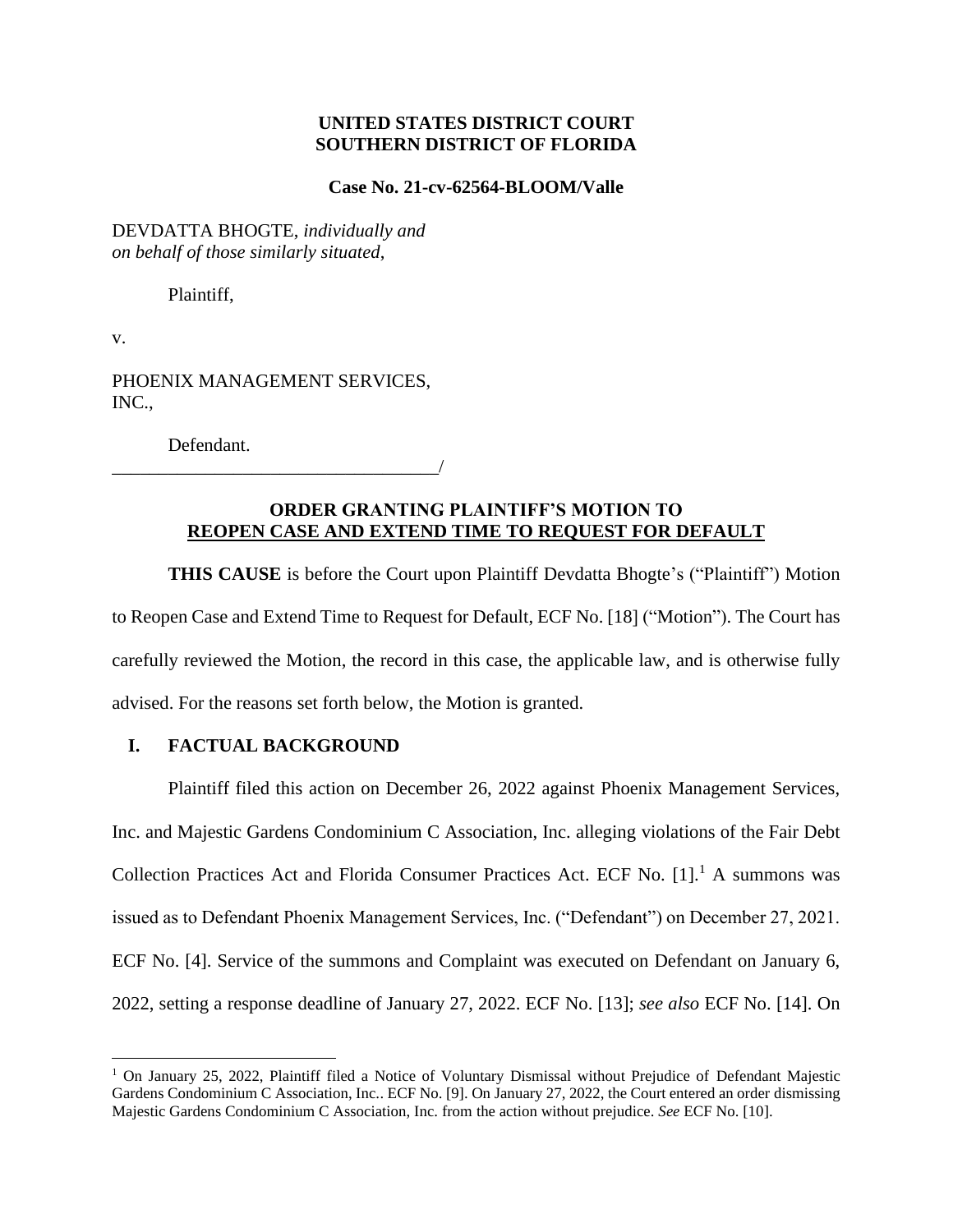February 1, 2022, Defendant had not filed an answer or otherwise responded to the Complaint, which prompted the Court to enter an Order on Default Procedures. ECF No. [16]. The Order on Default Procedures directed Defendant to file a response to the Complaint by February 8, 2022. *Id.* at 1-2. If Defendant failed to file any response to the Complaint, Plaintiff was directed to file a Motion for Entry of Clerk's Default no later than February 15, 2022. *Id.* at 1-2. The Order further cautioned that "Plaintiff's failure to file a Motion for Entry of Clerk's Default within the specified time may result in dismissal without prejudice and without further notice as to the Defendant." *Id.* at 2. Plaintiff failed to file a Motion for Entry of Clerk's Default and on February 16, 2022, the Court entered an Order of Dismissal without Prejudice ("Order of Dismissal"). ECF No. [17]. On March 24, 2022, Plaintiff filed the Motion seeking to reopen the case stating that "[d]ue to an inadvertent error, Plaintiff failed to correctly calendar the deadline to serve the Defendant with the Order on Default Procedures and file a Motion for Entry of Clerk's Default and did not comply with the Order on Default Procedures." ECF No. [18] at 2. While Plaintiff does not provide a specific legal basis for the Motion, the Court considers his Motion as a request to reopen the case pursuant to excusable neglect as a result of his inadvertent calendaring error.

#### **II. LEGAL STANDARD**

Federal Rule of Civil Procedure 60(b)(1) states that the Court "may relieve a party or its legal representative from a final judgment, order, or proceeding for . . . excusable neglect." Fed. R. Civ. P. 60(b)(1). The motion seeking this relief must be made within one year of the judgment. *See Pioneer Inv. Servs. Co. v. Brunswick Assocs. Ltd. P'ship*, 507 U.S. 380, 393 (1993). "The determination of what constitutes excusable neglect is an equitable one, taking into account the totality of the circumstances surrounding the party's omission." *Sloss Indus. Corp. v. Eurisol*, 488 F.3d 922, 934 (11th Cir. 2007). Courts consider the four factors set out by the United States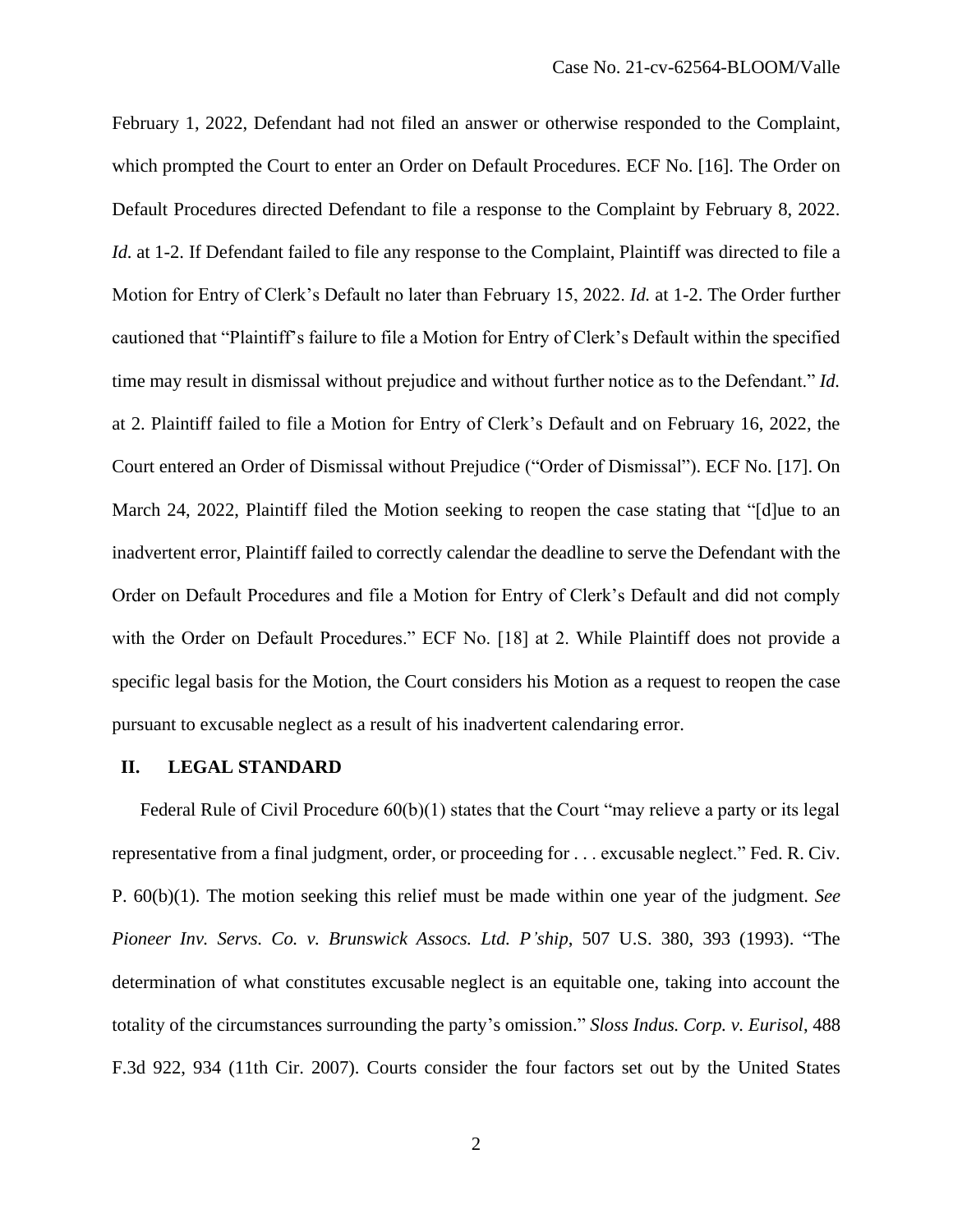Supreme Court in *Pioneer Investment Services Co.*, including "the danger of prejudice to the [opposing party], the length of the delay and its potential impact on judicial proceedings, the reason for the delay, including whether it was within the reasonable control of the movant, and whether the movant acted in good faith." *Safari Programs, Inc. v. CollectA Int'l Ltd.*, 686 F. App'x 737, 743-44 (11th Cir. 2017) (quoting *Pioneer*, 507 U.S. at 395); *see also Sream, Inc. v. Ecstasy Fashion II, Inc.*, No. 18-cv-61216, 2018 WL 10374693, at \*1 (S.D. Fla. Sept. 19, 2018). Ultimately, whether to grant relief pursuant to Rule 60(b) is ultimately a matter of discretion. *Aldana v. Del Monte Fresh Produce N.A., Inc.*, 741 F.3d 1349, 1355 (11th Cir. 2014) (citing *Cano v. Baker*, 435 F.3d 1337, 1342 (11th Cir. 2006) (internal citation and quotations omitted)).

#### **III. ANALYSIS**

Taking into account the totality of the circumstances surrounding Plaintiff's failure to comply with the deadline to file a Motion for Entry of Clerk's Default, the Court finds that Plaintiff's requested relief is based upon excusable neglect. First, there is no danger of prejudice to Defendant because Defendant has yet to appear in or respond to this action. Second, any delay in the proceedings is minimal as Plaintiff filed the Motion 36 days after the entry of the Court's Order of Dismissal. *See* ECF Nos. [17], [18]. The relief sought is timely under Rule 60(b) because the Motion was filed within a year of entry of the Court's Order of Dismissal. Further, any delay or impact on the proceedings caused by reopening this case will be minimal as the Court is only granting Plaintiff a short period to file a Motion for Entry of Clerk's Default. Although the Court finds that the third factor weighs against a finding of excusable neglect because it was within reasonable control of Plaintiff to timely file a Motion for Entry of Clerk's Default, the Court finds that fourth factor tips in Plaintiff's favor because Plaintiff's failure to correctly calendar the deadline and to comply with the deadline to file a Motion for Entry of Clerk's Default was based